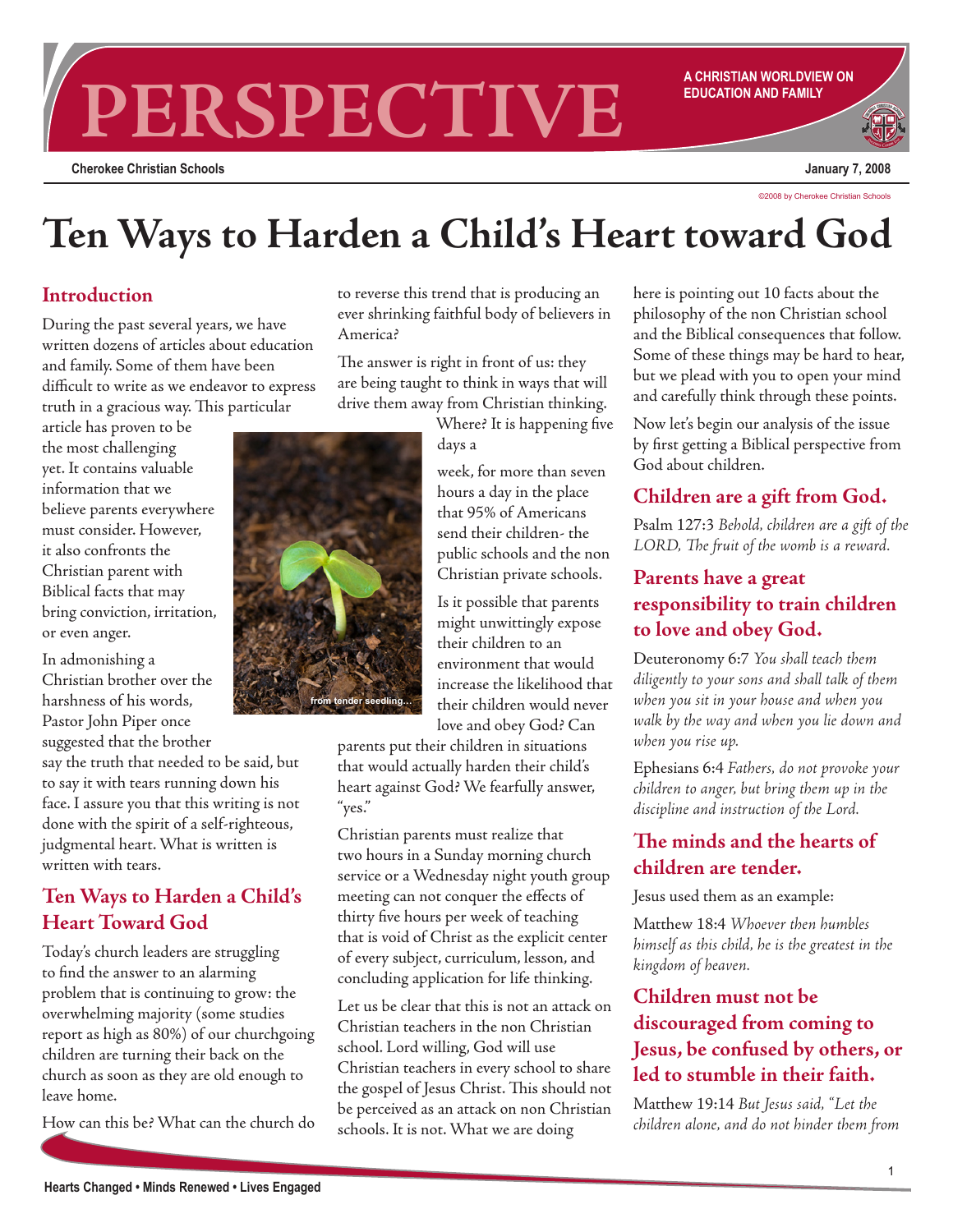*coming to Me; for the kingdom of heaven belongs to such as these."*

Luke 17:2 *It would be better for him if a millstone were hung around his neck and he were thrown into the sea, than that he would cause one of these little ones to stumble.*

The words of God are clear in their emphasis and meaning. Parents are to teach children that God is to be the center of everything in a child's life. They are to faithfully expose the child's mind and heart to the things that God uses to draw a person to Jesus Christ and an eternal relationship with God. However, parents can do something that may

actually harden a child's heart against God: expose their child to the teachings of a non Christian school for seven hours a day, five days a week. The list below cites ten ways that the non Christian school does exactly what God commands Christians not to do.

We need to take a minute to define this term, "hardening." The Bible teaches that there is no neutral ground or actionseverything is either for or against Christ (Matthew 12:30), and there are things that soften the heart of a child and things that harden the heart of a child. For example, teaching that God does not exist from the very earliest years of a child's life will have a hardening effect on the heart of a person and create a thought process that will make it more difficult to believe that there is a God later in life. Conversely, being taught that there is a God from a child's earliest years will prepare the heart and mind of the child to believe that God exists later in life. This is why God commands parents to immerse their children in His word and how He



normally brings a person to saving faith.

Additionally, God tells us that what goes in through the eyes and ears will affect a person (Luke 11:34). He tells us (including the children) what we should be thinking about in Philippians 4:8 –

> *"Finally, brethren, whatever is true, whatever is honorable, whatever is right, whatever is pure, whatever is lovely, whatever is of good repute, if there is any excellence and if anything worthy of praise, dwell on these things."*

However, I want to be quick to state that although God usually works through faithful teaching about Him (Romans 10:17), He is not limited to or dependent on the teachings of men.

Here then, are *Ten Ways to Harden a Child's Heart Toward God*, by educating the child in a non Christian school:

#### **1.**

A non Christian school teaches children that they can find or create truth apart from the Bible because the school does not teach that absolute truth exists (the Bible). This is a devastating way for a child to begin to think and prepares his mind to reject the absolute truths presented in the Bible. We are commanded to align ourselves with the truth of God, not create our own (Romans 12:2).

#### **2.**

A non Christian school teaches a system that tells children that their work is very good even when it is very bad. This is the great "self esteem" movement that trades the truth of how well the student is really learning for the goal of not making any student feel badly. This has two terrible ends. First,

it sets up a child to be shocked when college or the job world introduces him to the reality of standards with consequences. Second and more important, the human mind needs to be introduced to standards which cannot be watered down so that when he hears the immutable demands of God (The Ten Commandments), he will realize that he cannot meet the standard and cry out for a Savior. (Romans 3:20-24, Galatians 3:24-25).

## **3.**

A non Christian school teaches that all gods are equal. Christianity, Judaism, Islam, Buddhism, Hinduism, are taught as personal expressions of faith, all legitimate for whomever chooses to believe in them, and cannot be criticized or questioned. This lays the groundwork for a child to accept the false teaching that everybody's god is OK and does not draw the line in the sand that Jesus Himself drew in John 14:6. Jesus said to him, *"I am the way, and the truth, and the life; no one comes to the Father but through Me."* Furthermore, it opens the door for the child to possibly consider believing one of those false religions in the future.

# **4.**

A non Christian school teaches children while excluding the Bible. Education fundamentally is about learning to think and thinking informs a person's actions. From God's Word we find that all truth and therefore, all true education, is rooted



in the truth of God. By excluding the teachings of Christ in the non Christian school, the child implicitly learns that it is not important to have God as central to how we are to think and live.

#### **5.**

A non Christian school teaches that God is